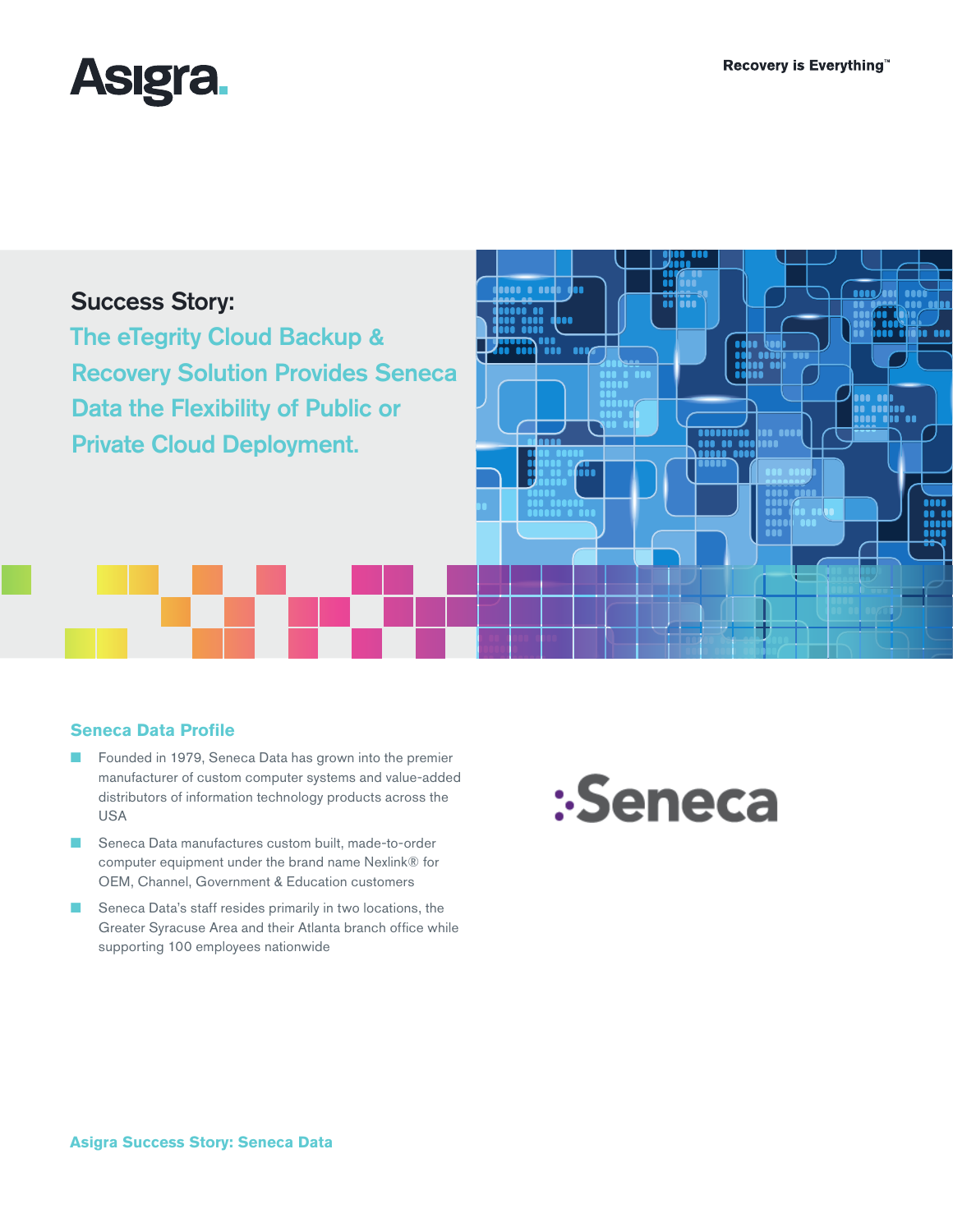

### **Overview**

Most companies still trust the backup of their most vital resource, data, to a fragmented and often ineffective policy of tape devices, manual processes and off-site tape storage. eTegrity addresses the drawbacks of this common approach with a unique service proposition of high tech/low touch engineering.

When Seneca Data learned that eTegrity could provide all of the feature functionality that was associated with a best in class cloud backup & recovery solution, it was ready to meet with the eTegrity engineers for a closer look.

# **The Challenge**

Tape has become a burden; productivity, reliability & security are being compromised on a daily basis.

For years, traditional tape backup was a low-cost method of protecting their valuable data. However, tape became extremely cumbersome, time consuming, and required a considerable amount of manual intervention to successfully perform regular backups. Tape backups had to be monitored, equipment needed to be maintained and heads cleaned for backups to be run properly. Tapes must be loaded and changed, labeled correctly, and physically transported off-site for disaster recovery.

As the organization's data grew, so did the amount of time it took to backup the data. In order to avoid impacting their workforce, they would backup data at night so system and network performance were not affected. However, facing long nightly backup windows, and in some cases, backups not being completed within the allotted time frame. That meant backups were often aborted, leaving incomplete data that would be unusable in the event of an emergency. Even if the backup was performed successfully, the data wasn't always available for a number of reasons:

- Tapes were blank or jammed
- Files were corrupt or missing
- Tapes were damaged due to dirty heads, humidity and temperature

# **Solution**

Cloud Backup & Recovery that reduces backup windows and automates mundane processes. The eTegrity Cloud Backup & Recovery solution allows you to capture less, ingest less, and store less data – thus reducing the amount of backup software and storage hardware you buy and maintain. eTegrity provides a smart and affordable approach to backup transforming as you buy less, manage less, and maintain less. It also allows you to

leverage the public or private cloud and provides the flexibility to alternate between the two approaches or even implement a hybrid solution without having to reinstall the backup and recovery client software.

"I was always very tentative to use cloud / off-site backup services due to the trust factor needed to step into this arena. Now with backup windows getting smaller, backup sets getting larger and the need for faster restorations, it was very clear there had to be a better way than D2D2T (Disk to Disk to Tape). This by far is the best backup solution I have ever used in my 28+ years in working with this 'necessary evil'. This solution is set it and forget it. The confidence level that the data will be there and restoration will work is exemplary, along with the speed to backup and restore is unmatched."

# **Ed Christopher, Manager IT Infrastructure, Seneca Data**

#### **Return on Investment**

Peace of Mind with the assurance that their data is being protected "It Just Works!"

A truly satisfied client is what we strive for and the reason we deliver a World Class Cloud Backup & Recovery solution.

"eTegrity's backup solution is hands down the best backup solution I have used in my 15 years in IT. It's fast, easy to use, secure, no expensive agents or off-site tape vaults needed, and unlike others on the market it just works! The support from eTegrity has been nothing but top notch. They even monitor our backup jobs and notify us when they notice problems. I highly recommend this product!," said Andy Sitnik, Senior Systems Engineer at Seneca Data.